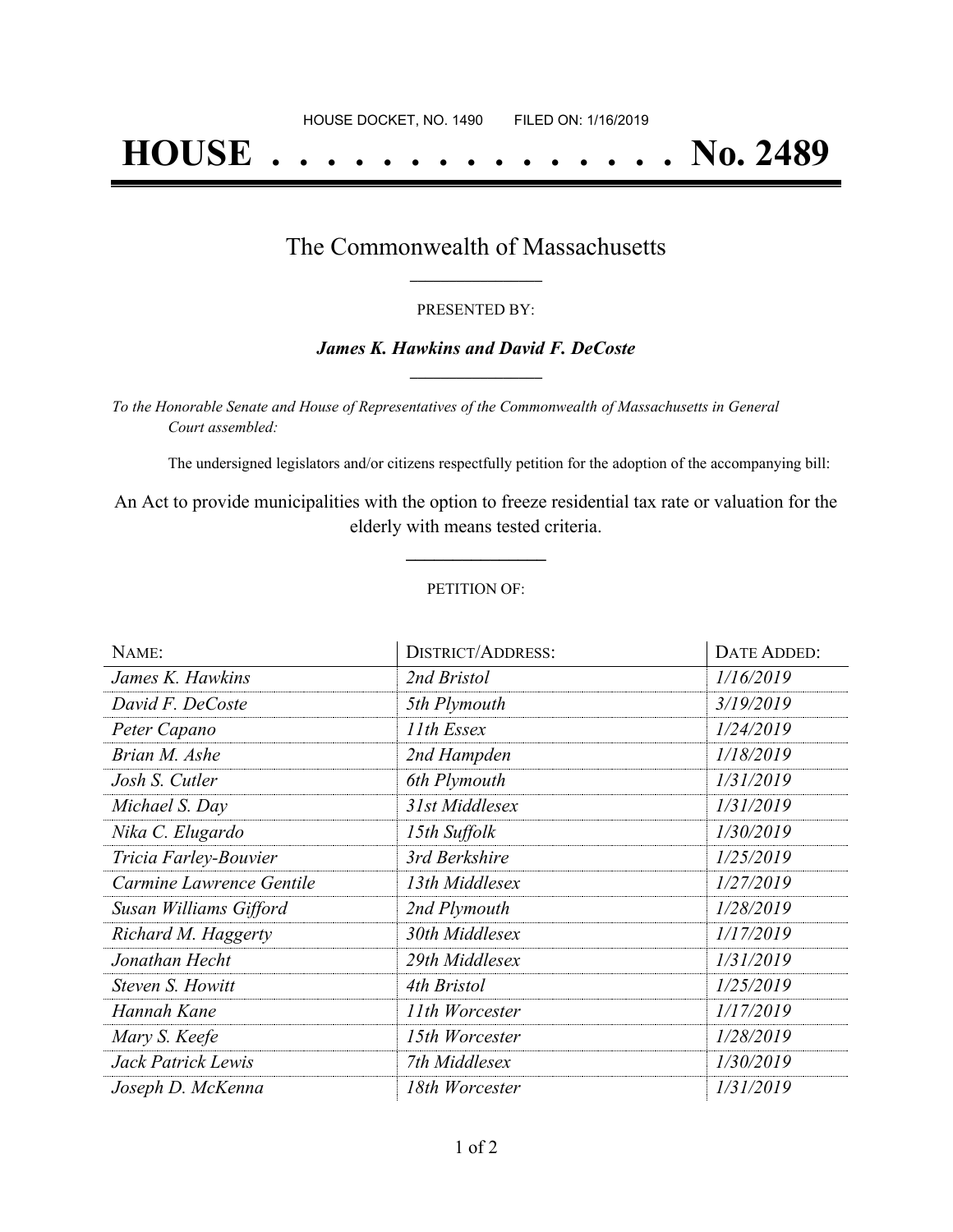| Lenny Mirra            | 2nd Essex                  | 1/23/2019 |
|------------------------|----------------------------|-----------|
| Frank A. Moran         | 17th Essex                 | 1/17/2019 |
| David K. Muradian, Jr. | 9th Worcester              | 1/17/2019 |
| Mathew J. Muratore     | 1st Plymouth               | 1/25/2019 |
| Tram T. Nguyen         | 18th Essex                 | 1/27/2019 |
| Shaunna L. O'Connell   | 3rd Bristol                | 1/18/2019 |
| Norman J. Orrall       | 12th Bristol               | 1/30/2019 |
| David Allen Robertson  | 19th Middlesex             | 1/22/2019 |
| David M. Rogers        | 24th Middlesex             | 2/1/2019  |
| Jon Santiago           | 9th Suffolk                | 1/31/2019 |
| Alan Silvia            | 7th Bristol                | 1/19/2019 |
| Andres X. Vargas       | 3rd Essex                  | 1/17/2019 |
| RoseLee Vincent        | 16th Suffolk               | 1/28/2019 |
| Donald H. Wong         | 9th Essex                  | 1/18/2019 |
| Paul R. Feeney         | <b>Bristol and Norfolk</b> | 1/22/2019 |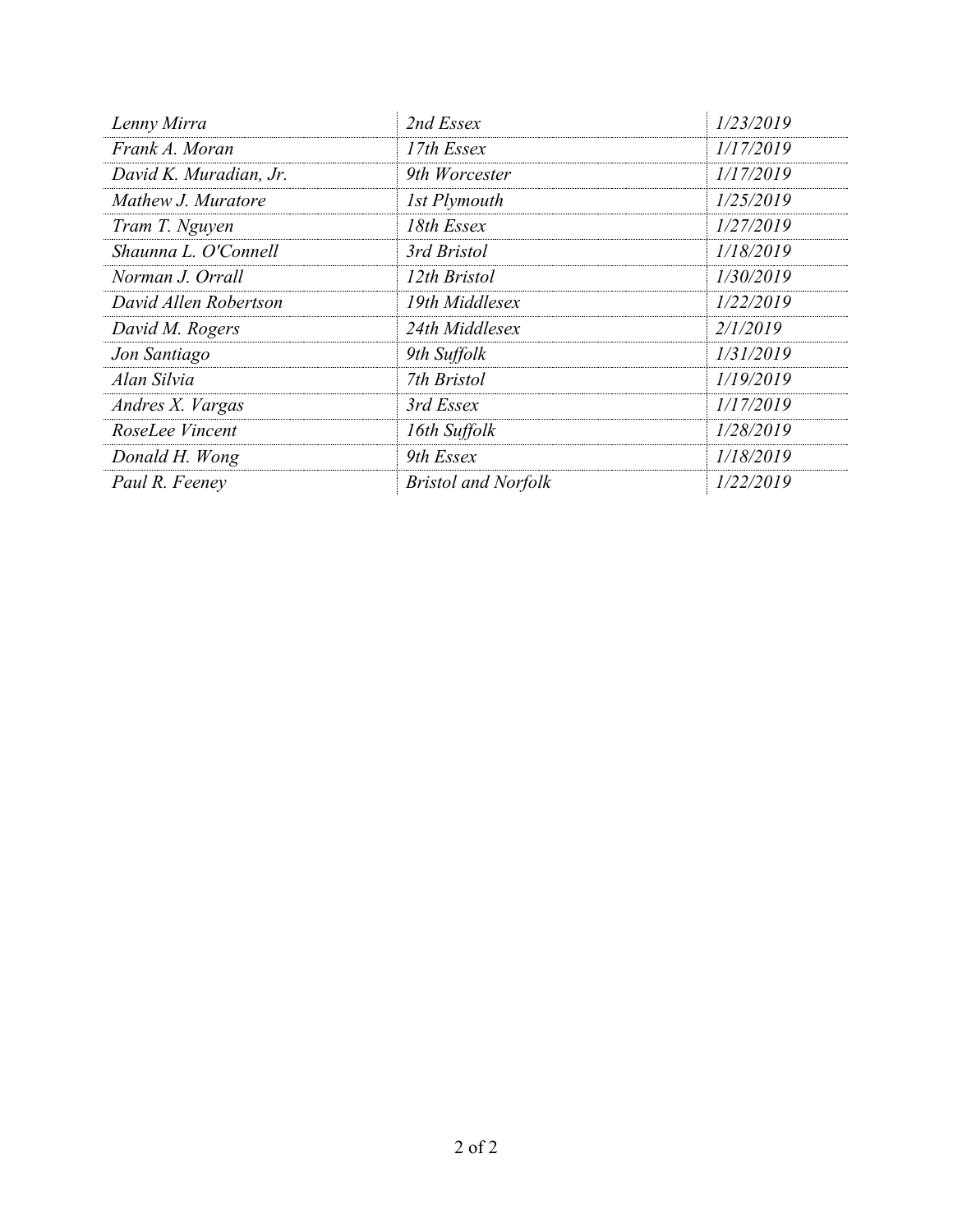## HOUSE DOCKET, NO. 1490 FILED ON: 1/16/2019 **HOUSE . . . . . . . . . . . . . . . No. 2489**

By Messrs. Hawkins of Attleboro and DeCoste of Norwell, a petition (accompanied by bill, House, No. 2489) of James K. Hawkins, David F. DeCoste and others for legislation to provide municipalities with the option to freeze residential tax rate or valuation for the elderly with means tested criteria. Revenue.

## The Commonwealth of Massachusetts

**In the One Hundred and Ninety-First General Court (2019-2020) \_\_\_\_\_\_\_\_\_\_\_\_\_\_\_**

**\_\_\_\_\_\_\_\_\_\_\_\_\_\_\_**

An Act to provide municipalities with the option to freeze residential tax rate or valuation for the elderly with means tested criteria.

Be it enacted by the Senate and House of Representatives in General Court assembled, and by the authority *of the same, as follows:*

1 - The city or town councils of the various cities and towns of the Commonwealth may provide, by ordinance, for the freezing of the rate and valuation of taxes on real income from all sources in excess of a figure as determined by the city council of the various cities and towns, to any person who is of the requisite age or older or to any person who is totally and permanently disabled, regardless of age and who does not have income from all sources in excess of a figure as determined by the city council of the various cities and towns; and provided, further, that the exemption is not allowed unless the person entitled to it has presented to the assessors, on or before the last day on which sworn statements may be filed with the assessors for the year for which the tax freeze is claimed, or for taxes assessed, evidence that he or she is entitled, which evidence shall stand as long as his or her legal residence remains unchanged.